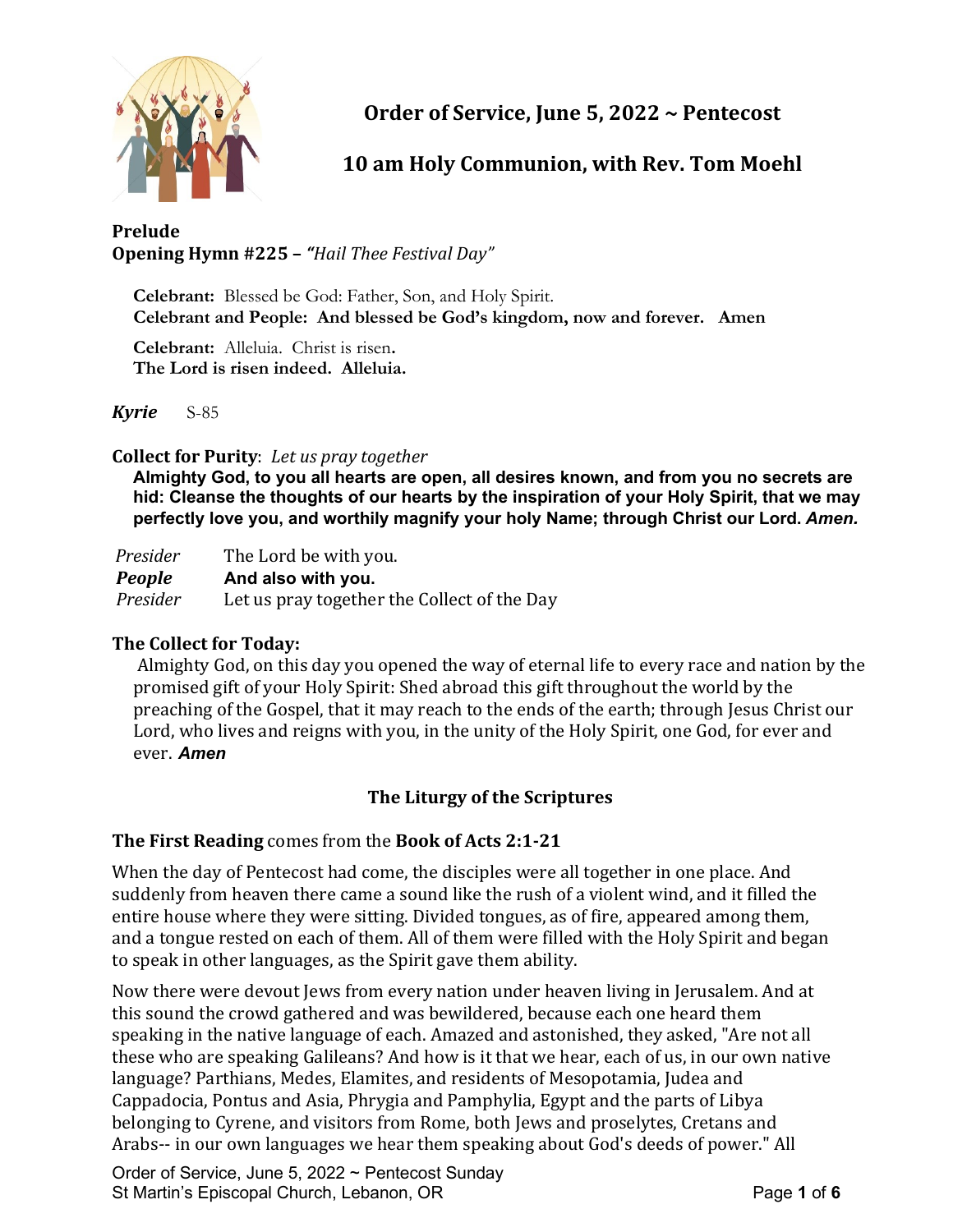were amazed and perplexed, saying to one another, "What does this mean?" But others sneered and said, "They are filled with new wine."

But Peter, standing with the eleven, raised his voice and addressed them, "Men of Judea and all who live in Jerusalem, let this be known to you, and listen to what I say. Indeed, these are not drunk, as you suppose, for it is only nine o'clock in the morning. No, this is what was spoken through the prophet Joel:

| In the last days it will be, God declares,                                    |
|-------------------------------------------------------------------------------|
| that I will pour out my Spirit upon all flesh,                                |
| and your sons and your daughters shall prophesy,                              |
| and your young men shall see visions,<br>and your old men shall dream dreams. |
| Even upon my slaves, both men and women,                                      |
| in those days I will pour out my Spirit;                                      |
| and they shall prophesy.                                                      |
| And I will show portents in the heaven above                                  |
| and signs on the earth below,                                                 |
| blood, and fire, and smoky mist.                                              |
| The sun shall be turned to darkness                                           |
| and the moon to blood,                                                        |
| before the coming of the Lord's great and glorious day.                       |
|                                                                               |

Then everyone who calls on the name of the Lord shall be saved.' "

- Hear what the Spirit is saying to God's People
- **Thanks be to God**

#### **Psalm 104 -** *Benedic, anima mea* **(using modified Anglican chant)**

- 25 O LORD, how manifold are your works! \* in wisdom you have made them all; the earth is full of your creatures.
- 26 Yonder is the great and wide sea with its living things too many to number, \* creatures both small and great.
- 27 There move the ships, and there is that Leviathan, \* which you have made for the sport of it.
- 28 All of them look to you \* to give them their food in due season.
- 29 You give it to them; they gather it; \* you open your hand, and they are filled with good things.
- 30 You hide your face, and they are terrified; \* you take away their breath, and they die and return to their dust.
- 31 You send forth your Spirit, and they are created; \* and so you renew the face of the earth.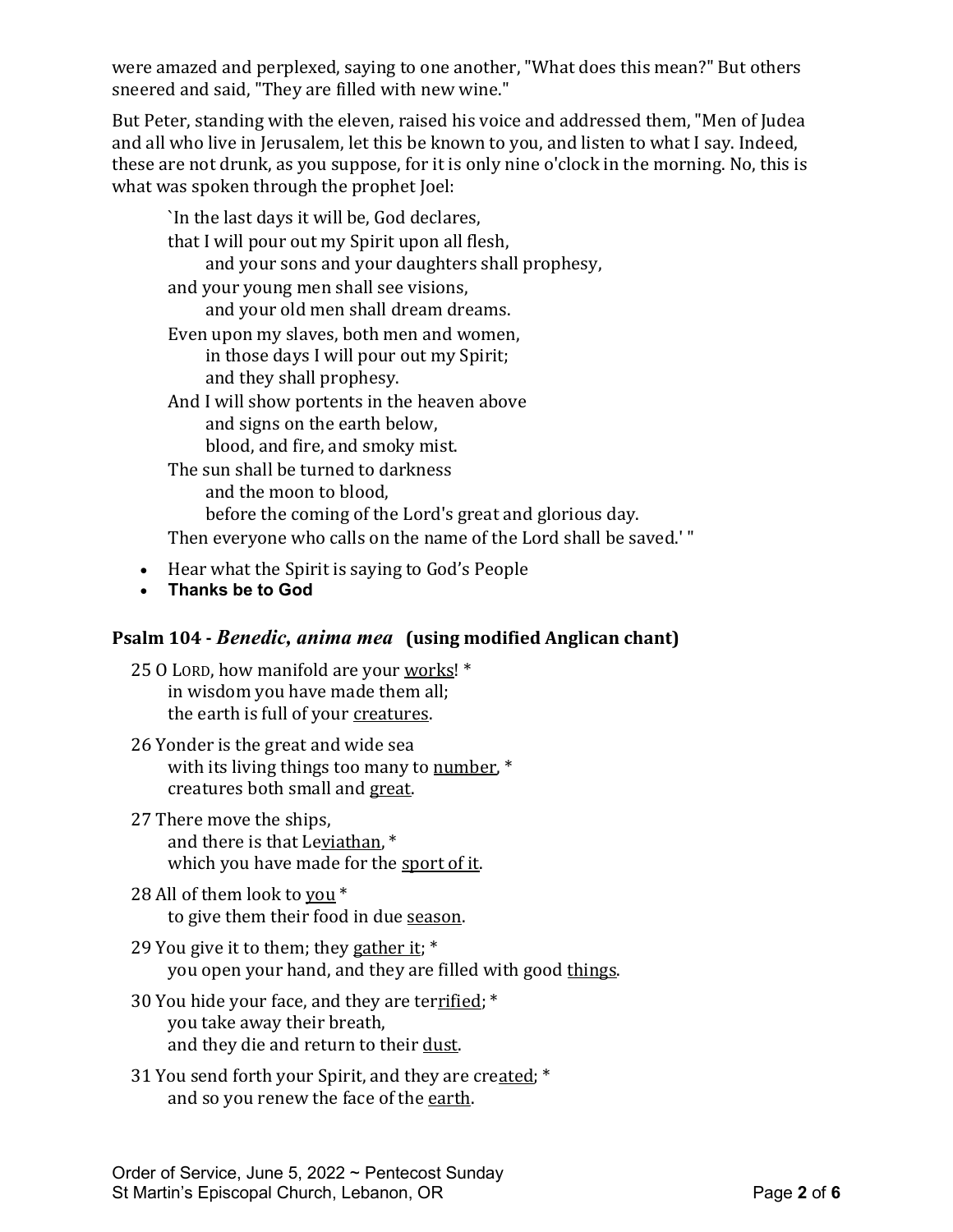- 32 May the glory of the LORD endure for ever; \* may the LORD rejoice in all his works.
- 33 He looks at the earth and it trembles; \* he touches the mountains and they smoke.
- 34 I will sing to the LORD as long as I live; \* I will praise my God while I have my being.
- 35 May these words of mine please him; \* I will rejoice in the LORD.
- 37 Bless the LORD, O my soul. \* Hallelujah!

## **The Second Lesson** is a Reading from the **Letter to the Romans 8:14-17**

All who are led by the Spirit of God are children of God. For you did not receive a spirit of slavery to fall back into fear, but you have received a spirit of adoption. When we cry, "Abba! Father!" it is that very Spirit bearing witness with our spirit that we are children of God, and if children, then heirs, heirs of God and joint heirs with Christ-- if, in fact, we suffer with him so that we may also be glorified with him.

- Hear what the Spirit is saying to God's people
- **Thanks be to God**

# **Gospel Hymn #751 WLP –** *"Every Time I Feel the Spirit"*

**The Holy Gospel** of our Lord and Savior Jesus Christ, according to **John 14:8-17 (25-27)** • **Glory to you Lord Christ**

Philip said to Jesus, "Lord, show us the Father, and we will be satisfied." Jesus said to him, "Have I been with you all this time, Philip, and you still do not know me? Whoever has seen me has seen the Father. How can you say, `Show us the Father'? Do you not believe that I am in the Father and the Father is in me? The words that I say to you I do not speak on my own; but the Father who dwells in me does his works. Believe me that I am in the Father and the Father is in me; but if you do not, then believe me because of the works themselves. Very truly, I tell you, the one who believes in me will also do the works that I do and, in fact, will do greater works than these, because I am going to the Father. I will do whatever you ask in my name, so that the Father may be glorified in the Son. If in my name you ask me for anything, I will do it.

"If you love me, you will keep my commandments. And I will ask the Father, and he will give you another Advocate, to be with you forever. This is the Spirit of truth, whom the world cannot receive, because it neither sees him nor knows him. You know him, because he abides with you, and he will be in you."

"I have said these things to you while I am still with you. But the Advocate, the Holy Spirit, whom the Father will send in my name, will teach you everything, and remind you of all that I have said to you. Peace I leave with you; my peace I give to you. I do not give to you as the world gives. Do not let your hearts be troubled, and do not let them be afraid."

- This is the Gospel of the Lord
- **Praise to you Lord Christ**

Order of Service, June 5, 2022 ~ Pentecost Sunday St Martin's Episcopal Church, Lebanon, OR **Page 3** of 6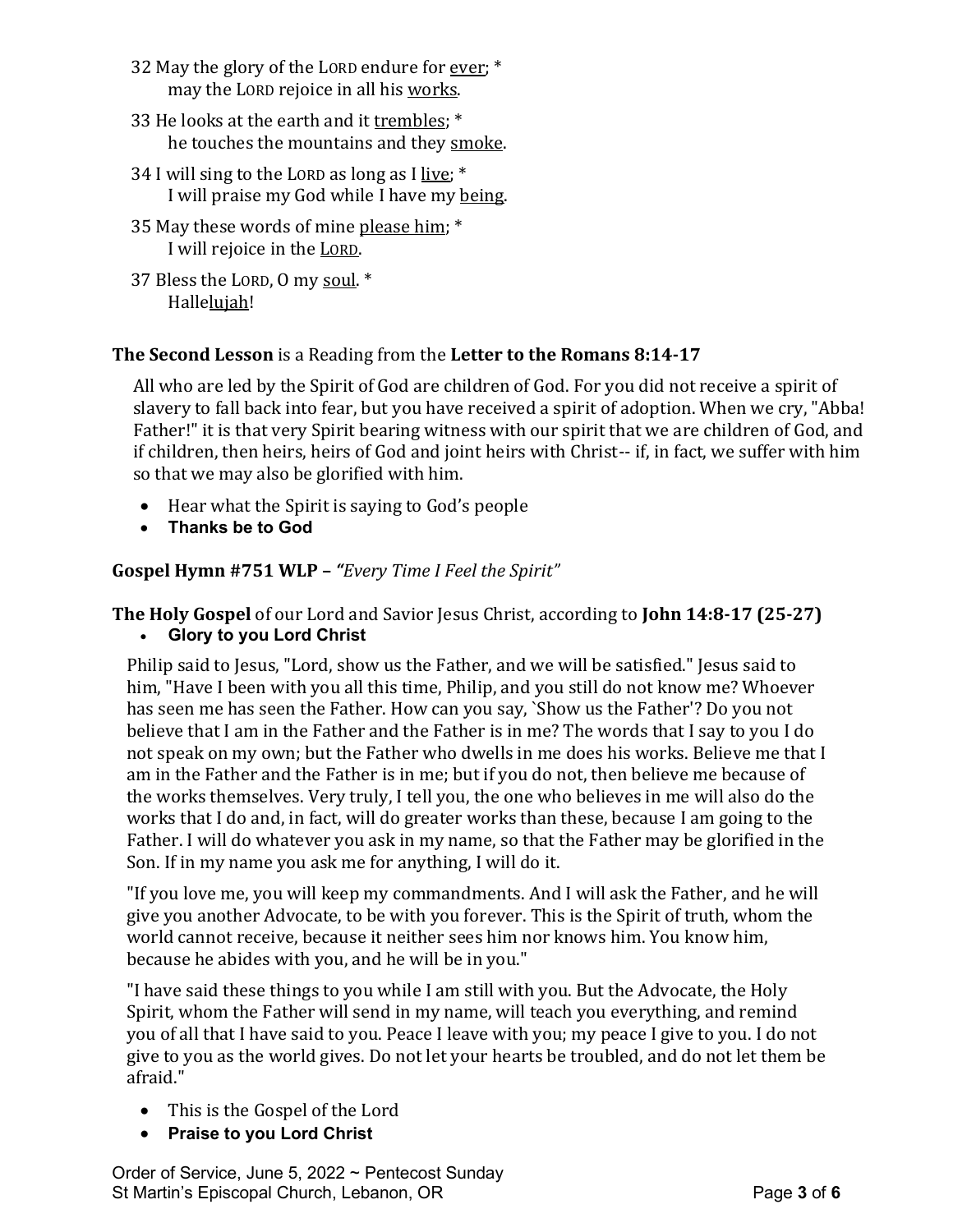**Nicene Creed -** *page 358 BCP* Let us affirm our faith in the words of the Nicene Creed

#### **Prayers of the People - a special form for Pentecost**

*Response to each petition:* Lord hear us

#### *People: Lord, graciously hear us.*

*Closing:* Remembering our most glorious and blessed Mary, Martin, and all the saints, let us offer ourselves and one another to the living God through Christ. *People: To you, O Lord.*

Blessed are you, O Lord our God, for you transform our lives and make us new: Hear our prayers which we offer in confidence and breathe upon us with your Holy Spirit. Glory to you for ever and ever. *Amen.*

#### **The Peace**

*Presider* The peace of the Lord be always with you. *People* **And also with you.**

#### **Birthdays and Anniversaries** *(Inside front cover of red prayer book)* **Announcements**

### **The Liturgy of the Table**

**The Offertory Sentence:** Walk in love as Christ loved us and gave himself for us, an offering and sacrifice to God.

**Hymn of Presentation** *'Doxology with Alleluias'* **(sing to the tune of hymn 618) Praise God, from whom all blessings flow; Praise God, all creatures here below; Alleluia, Alleluia! Praise God above ye heavenly hosts: Praise Father, Son, and Holy Ghost. Alleluia, Alleluia! Alleluia, Alleluia! Alleluia!**

**Continue with Eucharistic Prayer B BCP p. 367** 

| <b>Presider</b> | The Lord be with You                       |
|-----------------|--------------------------------------------|
| People          | And also with you.                         |
| <b>Presider</b> | Lift up your hearts                        |
| People          | We lift them to the Lord.                  |
| <b>Presider</b> | Let us give thanks to the Lord our God.    |
| People          | It is right to give God thanks and praise. |

It is right, and a good and joyful thing, always and everywhere to give thanks to you, Father Almighty, Creator of heaven and earth.

Through Jesus Christ our Lord. In fulfillment of his true promise, the Holy Spirit came down [on this day] from heaven, lighting upon the disciples, to teach them and to lead them into all truth; uniting peoples of many tongues in the confession of one faith, and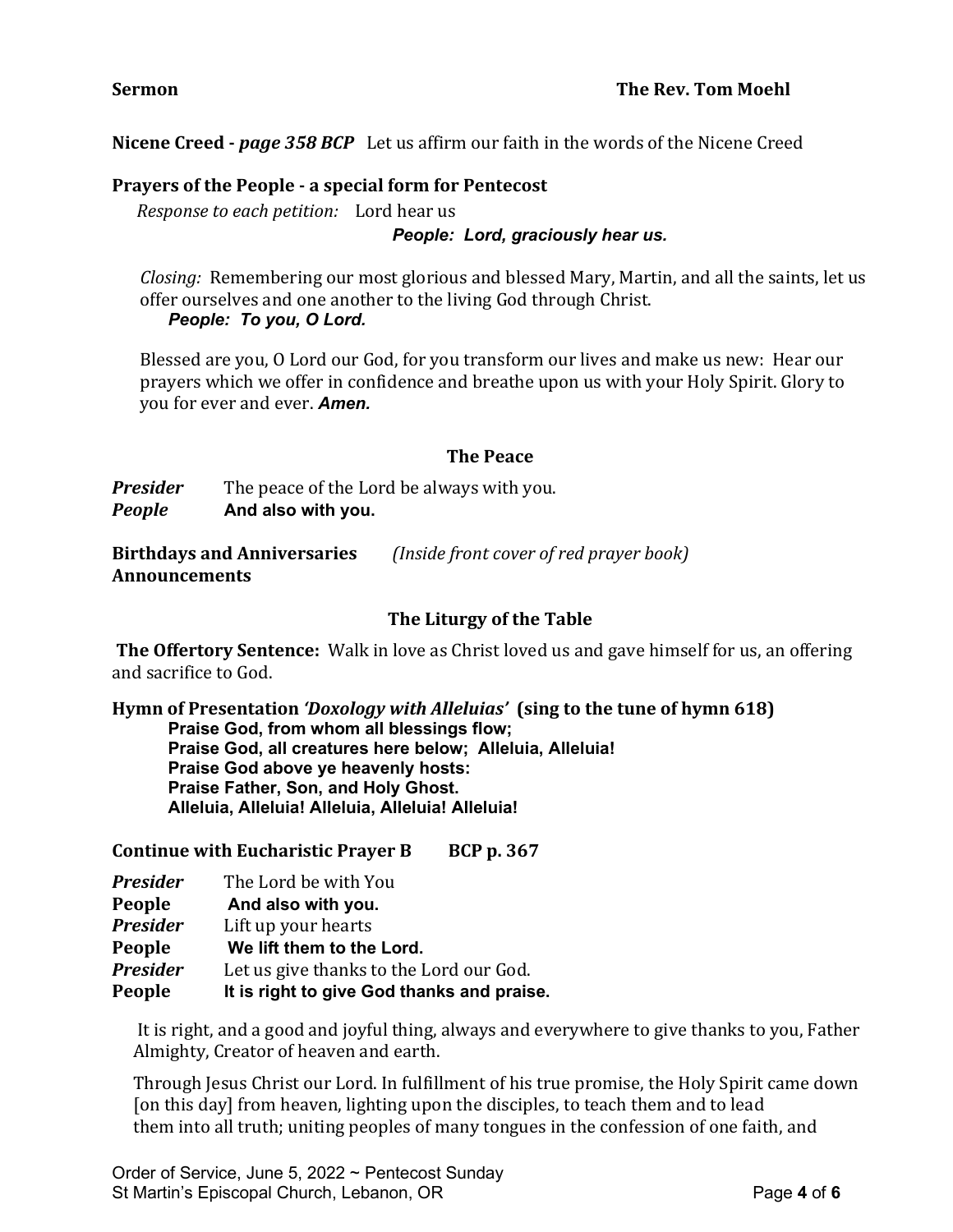giving to your Church the power to serve you as a royal priesthood, and to preach the Gospel to all nations.

Therefore, we praise you, joining our voices with Angels and Archangels and with all the company of heaven, who for ever sing this hymn to proclaim the glory of your Name:

*Presider and People (sing SANCTUS to the tune S. 130 in the front of the Blue Hymnal)*

**Holy, Holy, Holy Lord, God of power and might, Holy, Holy, Holy Lord, God of power and might, Heaven and earth are full of your glory. Hosanna in the highest. Hosanna in the highest. Blessed is he who comes in the name of the Lord. Hosanna in the highest. Hosanna in the highest.**

We give thanks to you, O God, for the goodness and love which you have made known to us in creation; in the calling of Israel to be your people; in your Word spoken through the prophets; and above all in the Word made flesh, Jesus, your Son. For in these last days you sent him to be incarnate from the Virgin Mary, to be the Savior and Redeemer of the world. In him, you have delivered us from evil, and made us worthy to stand before you. In him, you have brought us out of error into truth, out of sin into righteousness, out of death into life.

#### *At the following words concerning the bread, the Celebrant lays a hand upon it;*

On the night before he died for us, our Lord Jesus Christ took bread; and when he had given thanks to you, he broke it, and gave it to his disciples, and said, "Take, eat: This is my Body, which is given for you. Do this for the remembrance of me."

After supper he took the cup of wine; and when he had given thanks, he gave it to them, and said, "Drink this, all of you: This is my Blood of the new Covenant, which is shed for you and for many for the forgiveness of sins. Whenever you drink it, do this for the remembrance of me."

Therefore, according to his command, O Father,

### *Celebrant and People say together:*

**We remember his death, We proclaim his resurrection, We await his coming in glory;**

#### *The Celebrant continues*

And we offer our sacrifice of praise and thanksgiving to you, O Lord of all; presenting to you, from your creation, this bread and this wine.

We pray you, gracious God, to send your Holy Spirit upon these gifts that they may be the Sacrament of the Body of Christ and his Blood of the new Covenant. Unite us to your Son in his sacrifice, that we may be acceptable through him, being sanctified by the Holy Spirit. In the fullness of time, put all things in subjection under your Christ, and bring us to that heavenly country where, with the Blessed Mary and Martin and all your saints, we may enter the everlasting heritage of your sons and daughters; through Jesus Christ our Lord, the firstborn of all creation, the head of the Church, and the author of our salvation. By him, and with him, and in him, in the unity of the Holy Spirit all honor and glory is yours, Almighty Father, now and forever. *Amen.*